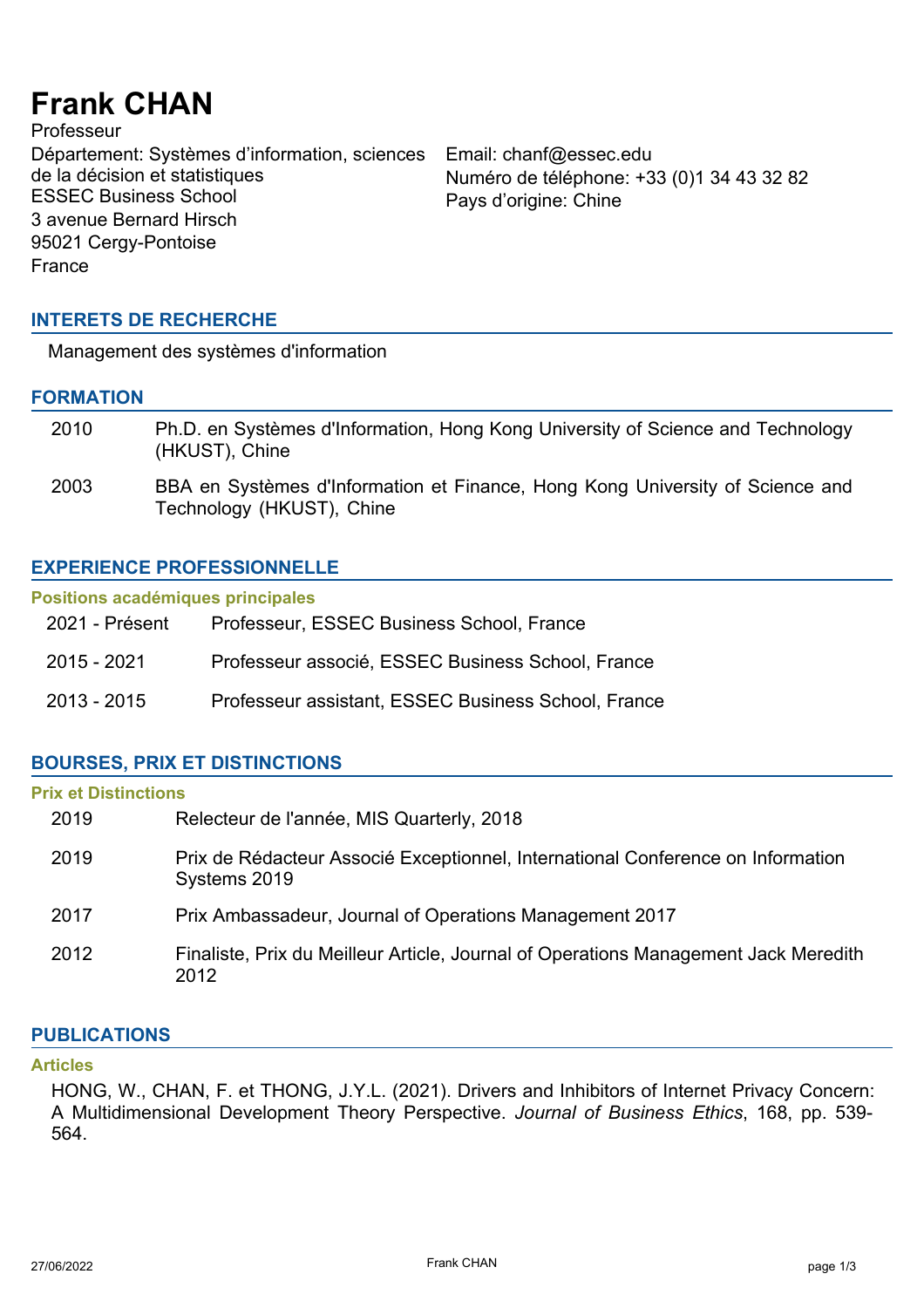CHAN, F., THONG, J.Y.L., BROWN, S.A. et VENKATESH, V. (2021). Service Design and Citizen Satisfaction with EGovernment Services: A Multidimensional Perspective. *Public Administration Review*, 81(5), pp. 874-894.

VENKATESH, V., THONG, J.Y.L., CHAN, F., HOEHLE, H. et SPOHRER, K. (2020). How agile software development methods reduce work exhaustion: Insights on role perceptions and organizational skills. *Information Systems Journal*, 30(4), pp. 733-761.

VENKATESH, V., SYKES, T.A., CHAN, F., THONG, J.Y.L. et HU, P.J.H. (2019). Children's Internet Addiction, Family-To-Work Conflict, and Job Outcomes: A Study of Parent–Child Dyads. *MIS Quarterly*, 43(3), pp. 903-927.

HOEHLE, H., ALOYSIUS, J.A., CHAN, F. et VENKATESH, V. (2018). Customers' tolerance for validation in omnichannel retail stores. *The International Journal of Logistics Management*, 29(2), pp. 704-722.

VENKATESH, V., CHAN, F., THONG, J.Y.L. et HU, P. (2016). Managing Citizens' Uncertainty in E-Government Services: The Mediating and Moderating Roles of Transparency and Trust. *Information Systems Research*, 27(1), pp. 87-111.

HONG, J., CHAN, F., THONG, J.Y.L., CHASALOW, L.C. et DHILLON, G. (2014). A Framework and Guidelines for Context-Specific Theorizing in Information Systems Research. *Information Systems Research*, 25(1), pp. 111-136.

VENKATESH, V., CHAN, F. et THONG, J.Y.L. (2012). Designing E-Government Services: Key Service Attributes and Citizens' Preference Structures. *Journal of Operations Management*, 30(43862), pp. 116-133.

VENKATESH, V., THONG, J.Y.L., CHAN, F., HU, P.J.H. et BROWN, S.A. (2011). Extending the Two-Stage Information Systems Continuance Model: Incorporating Utaut Predictors and the Role of Context. *Information Systems Journal*, 21(6), pp. 527-555.

CHAN, F., THONG, J.Y.L., VENKATESH, V., BROWN, S.A. et HU, P.J.H. (2010). Modeling Citizen Satisfaction with Mandatory Adoption of an E-Government Technology. *Journal of the Association for Information Systems*, 11(10), pp. 519-549.

CHAN, F. et THONG, J.Y.L. (2009). Acceptance of Agile Methodologies: A Critical Review and Conceptual Framework. *Decision Support Systems*, 46(4), pp. 803-814.

HU, P.J.H., BROWN, S.A., THONG, J.Y.L., CHAN, F. et TAM, K.Y. (2009). Determinants of Service Quality and Continuance Intention of Online Services: The Case of eTax. *Journal of the American Society for Information Science and Technology (JASIST)*, 60(2), pp. 292-306.

#### **Presse**

CHAN, F. (2021). Internet privacy: What makes people more or less worried about it? *ESSEC Knowledge*.

CHAN, F. (2021). How your child's Internet habits impact your work. *ESSEC Knowledge*.

# **AUTRES ACTIVITES DE RECHERCHE**

# **Co-direction d'une revue**

Depuis 2021 Information Systems Journal

2016 - 2020 Information Systems Journal